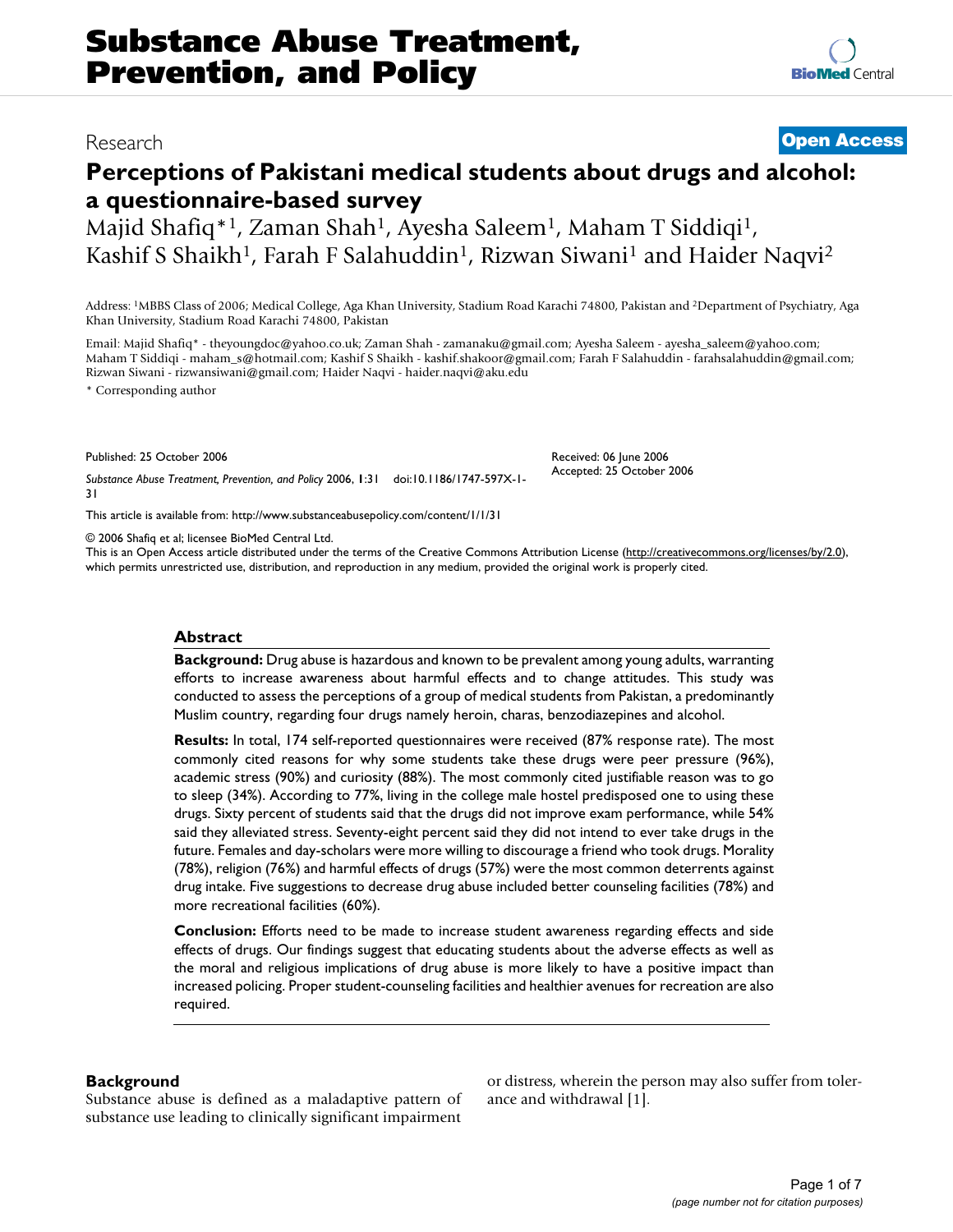Substance abuse is a common problem worldwide. Pakistan, a South Asian developing country with a population of 150 million, is no exception. Ninety seven percent of Pakistan's population is Muslim, with highly conservative customs and traditions governing the lives of many. All substances of abuse are publicly despised, but none more than alcohol, which finds a direct reference in the Koran. This absolute taboo is in stark contrast to the acceptability that alcohol finds in the Western society. Nonetheless, alcohol is widely consumed by various sections of the society, most notably by the very affluent and the impoverished.

Cultivation of poppy has been carried out in the northern part of Pakistan for a long time. During the British rule, opium was sold in licensed shops throughout the Indo-Pak subcontinent. At the time of independence in 1947, there were approximately 100,000 regular and registered opium users in Pakistan [2].

In 1979, the Islamic Revolution in Iran, the Soviet invasion of Afghanistan and the enforcement of Hadd Ordinance in Pakistan directly or indirectly affected the geopolitical situation in the country. [3] The ordinance outlawed cultivation, production, distribution and sale of all substances of abuse including opium, charas and alcohol. If anything, however, the same period marked a substantial increase in the consumption of such substances in Pakistan.

The events in Iran and Afghanistan drove nearly 5 million refugees into Pakistan. A number of them were involved in cultivation, production and smuggling of drugs, including heroin. Heroin was virtually not known in Pakistan prior to 1979. On the other hand, the Hadd Ordinance drove the drug trade underground and led to the emergence of drug mafia. Existence of long established routes in Pakistan for trade to and from Afghanistan provided convenient and organized channels for drug smuggling.

According to the 5th and last national survey (National Survey on Drug Abuse – N.S.D.A) conducted in 1993 by the Pakistan Narcotic Control Board, there were nearly 3 million drug dependents in Pakistan with 51 % of them being heroin dependents. [2]. This represents nearly a three fold increase in the total number of dependents and 30 fold increase in the number of heroin dependents when compared to the findings in the 1st N.S.D.A report of 1982.

Survey data was based on community based samples using robust case ascertainment methods. Although the government of Pakistan had envisaged conducting these national surveys every five years, no further survey have been conducted since 1993. The Pakistan Narcotic Control Board (PNCB) was disbanded in the mid 90s. Presently an Anti Narcotic Force (A.N.F) operates in order to serve as narcotic control and enforcement agency with no mandate to carry out steps toward drug abuse prevention or long term rehabilitation.

Among the drugs of abuse, heroin is the most commonly abused drug followed by hashish, charas, (the latter two derived from resinous exudates of the flowering tops of female Cannabis sativa plant) bhang, opium, alcohol and psychotropic drugs [2].

The medical personnel are vulnerable to substance abuse and dependence due to ready access to substances of abuse. Many studies have estimated this prevalence among students of the medical sciences. According to one study, there is a higher occurrence of misuse of alcohol, tranquillizers and psychedelics among medical students, and dependence rates are 5% for medical students and 3% for doctors [4]. A study conducted among undergraduate medical students in two medical colleges of Calcutta indicated that during 1993, the point prevalence values of total and current drug abusers were 48.9% and 27.9% respectively among the respondent student population [5]. Turkey, a predominantly Muslim country (as is Pakistan), has reported point prevalence figures of only 4% for the use of illicit drugs (cannabis, ecstasy, cocaine) among medical students. However, 46.1% of the students consumed alcohol, among which 7.4% had risky alcohol use [6].

It is plausible that the medical personnel's knowledge and understanding of drugs of abuse is overestimated. Clearly, knowledge about the desirable and undesirable effects of a drug may significantly alter the drug's usage. We therefore aim to assess the knowledge and attitude of undergraduate students of a private medical college regarding drugs, including alcohol. To our knowledge no such study has previously been published from Pakistan.

### **Methods**

This was a cross-sectional study conducted among the undergraduate students of a private medical university in Karachi. Most of the university's students hail from affluent families. Like all institutions in Pakistan, it offers a five-year course in "bachelor of medicine and bachelor of surgery" (M.B., B.S.). Students typically get enrolled into this course immediately after completing high school, i.e. at around 18 years of age. In order to become a registered medical practitioner, the M.B., B.S. graduate has to do one year of internship, which comprises of six months' training in medicine and another six in surgery.

The study was conducted in compliance with 'Ethical principles for medical research involving human subjects'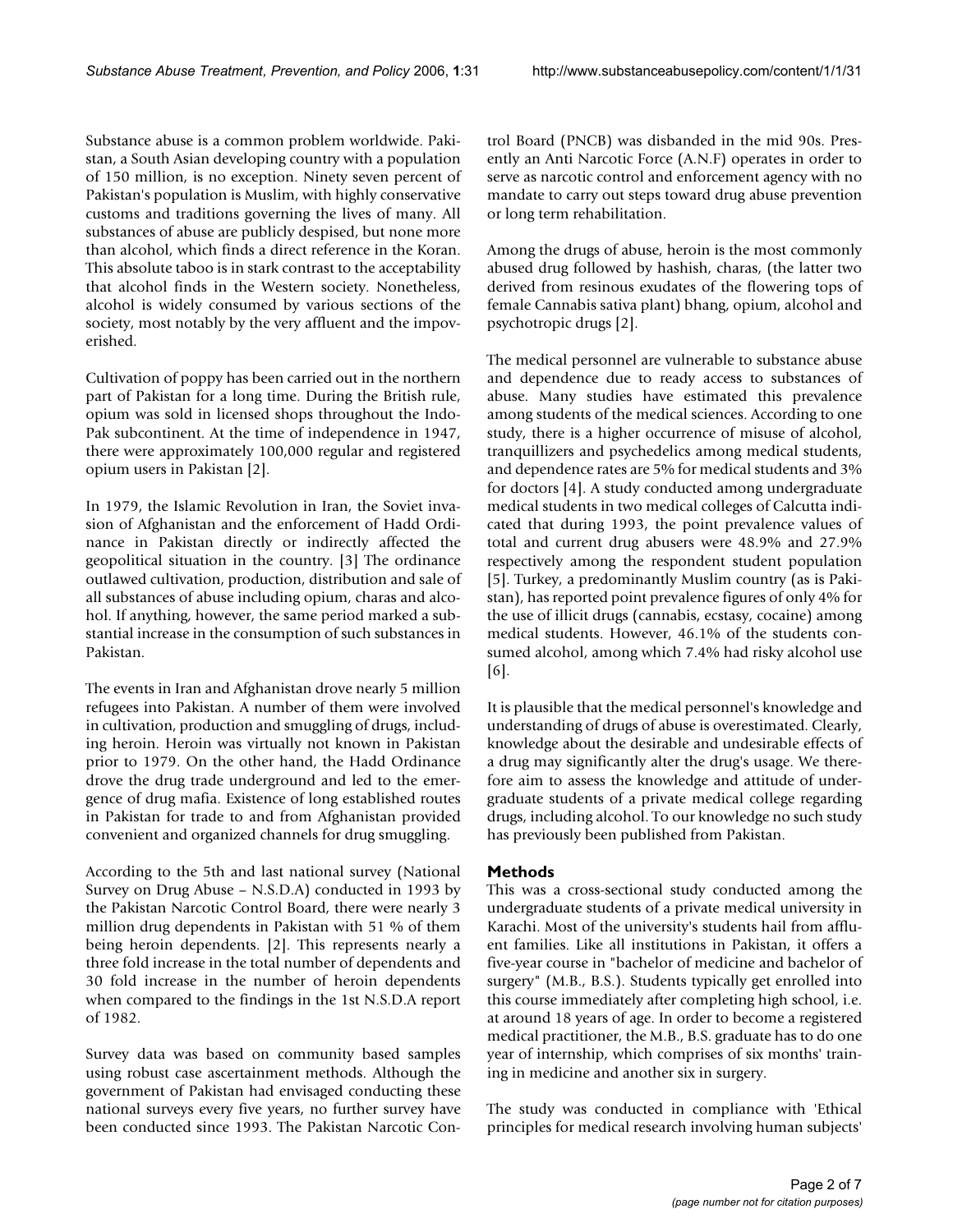of Helsinki Declaration. Study protocol was discussed among the students and facilitating faculty for possible ethical concerns. All possible measures were taken to ensure the confidentiality of all participants. Verbal informed consent was obtained from the subjects.

Two hundred subjects were selected through convenience sampling and a standard, pre-tested questionnaire was administered in English language. Participants were allowed to return the filled questionnaire forms to any one of the persons designated by investigators within 15 days.

The questionnaire was formulated on the basis of thorough review of literature, after detailed discussions and peer-review among investigators and facilitating faculty. The preliminary questionnaire was pre-tested on 25 students and modified to address the identified deficiencies.

The first part of the questionnaire sought information related to demographics of the participants. Perceptions of students regarding four common drugs of abuse namely alcohol, charas, heroin and benzodiazepines (BDZs) were assessed in the second part of the questionnaire. This included their beliefs regarding possible beneficial (e.g. stress alleviation) or harmful effects of these drugs, factors predisposing to initiation and continuation of drugs, factors deemed justifiable to use drugs, and their possible reaction to a colleague taking drugs. They were also asked whether they intended to ever take drugs in the future.

In order to exclude interviewer bias, the terms "misuse" and "abuse" were avoided in the questionnaire and the term "use" or "take" was employed instead.

Respondents were not asked about their own drug and alcohol practices. This was done in order to avoid discouraging students from participating, since drugs and alcohol are a taboo subject in our society as mentioned earlier.

Data was entered and analyzed in Statistical Package for Social Sciences 13.0 (SPSS 13.0). Descriptive statistics of socio-demographic information and perceptions were determined. Chi square test was used to examine putative associations between perceptions and demographic variables. For all purposes, a p-value of <0.05 was considered as the criteria of significance.

## **Results**

Out of the 200 questionnaires distributed, 174 filled questionnaires were received (87% response rate). There were 96 males and 78 females. The ages ranged from 18 to 25 years, with a mean of 21.3 years. Table 1 illustrates the other demographic characteristics.

Figure 1 illustrates the frequency of each of the substances under study perceived by the students to be serious/non trivial. For alcohol, even once-in-a-lifetime use was considered serious by 34%, while another 22% said that daily use (or more) was non-trivial. Forty-seven percent said that once-in-a-lifetime use of charas was non-trivial, while 14% cited intake at only social gatherings to be the minimum serious frequency. Once-in-a-lifetime use of heroin was considered serious by 58%, and use at only social gatherings by another 11%. For BDZs, 26% said that a daily use would be the minimum serious frequency, while another 20% cited once-a-week as that rate.

Table 2 illustrates the most common factors perceived as predisposing students to taking drugs. Consumption of drugs by friends and consumption by family members were among the most common predisposing factors identified (90% and 74%, respectively), as was tobacco smoking (76%).

When asked to identify the reasons for students taking up drugs, respondents cited peer pressure (96%), academic stress (90%), curiosity/for experimentation and "to get high" (88% each) as the leading ones. To sleep (34%), academic stress (20%) and curiosity/for experimentation (20%) were the leading reasons deemed justifiable by the respondents.

Top reasons why certain students do not take drugs included moral unacceptability (78%) and religion (76%). "Harmful effects of drugs" was cited as a reason by 57% of respondents, while 38% cited "fear of being caught" as one reason.

Ten percent of the respondents said that drugs improved performance in exams, 60% said drugs did not, while 30% said they did not know. According to 54%, drugs helped alleviate stress, 18% said drugs did not, while 28% said they did not know. For each of these questions, a higher proportion of respondents belonging to the senior or 'clinical' years  $(4<sup>th</sup>$  and  $5<sup>th</sup>$ ) replied in the negative (chisquare = 12.3, df = 2,  $p = 0.01$  and chi-square = 10.2, df =  $2$ ,  $p = 0.01$  respectively).

Seventy-seven percent said that living in the college male hostel predisposed one to using drugs, the top reasons being greater peer pressure (65%), easier access to drugs (59%), lack of parental influence (58%) and greater exposure to stresses (44%). According to 22%, living in the female hostel predisposed one to using drugs.

Seventy-eight percent of the respondents said they did not intend to ever take drugs in the future, 10% said they did and nine percent said they did not know. Seventy-one percent of males and 89% of females said they would dis-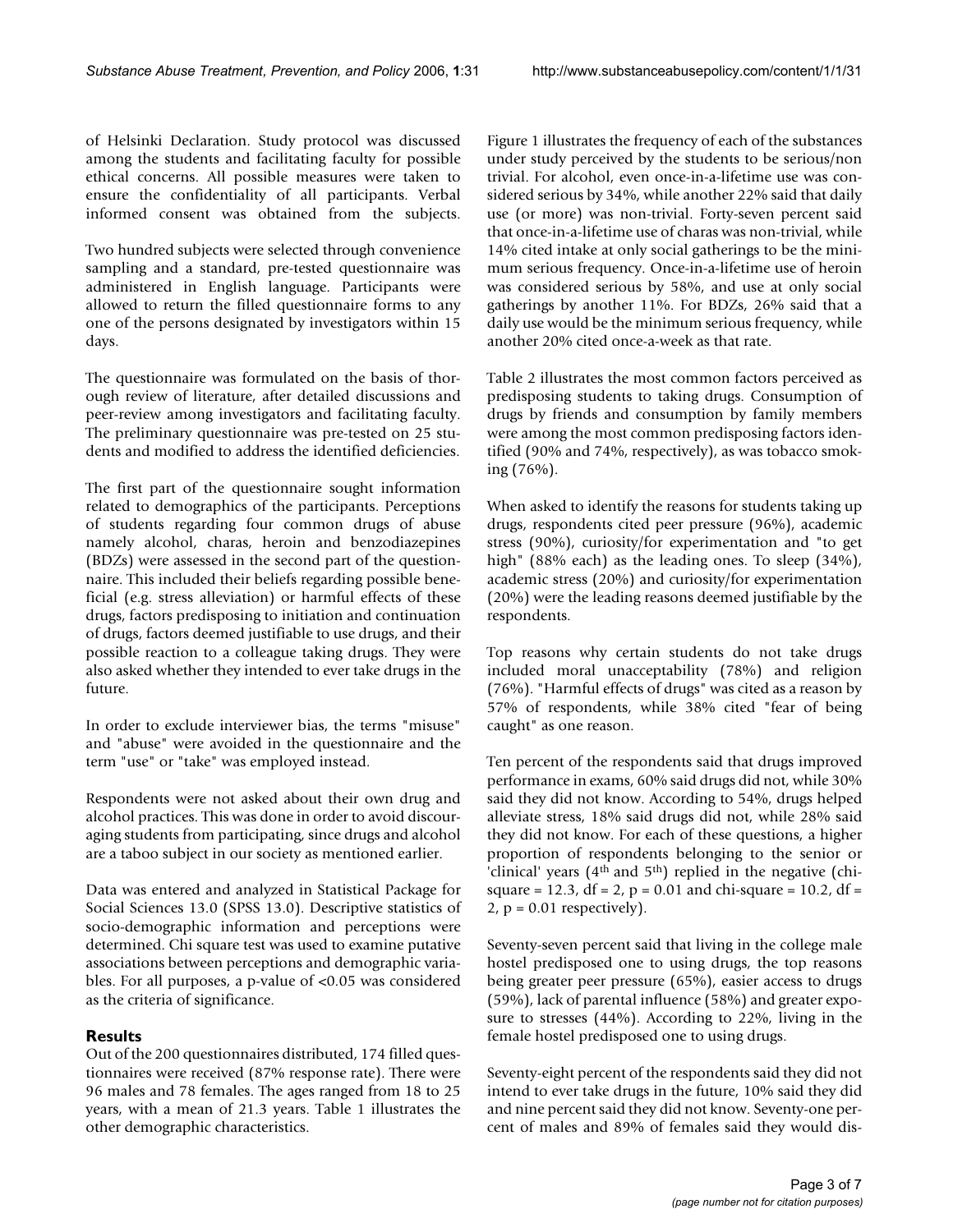| <b>VARIABLE</b>                                |                              | SUBJECTS (%)       |
|------------------------------------------------|------------------------------|--------------------|
| <b>SEX</b>                                     | <b>MALE</b><br><b>FEMALE</b> | 96 (52)<br>78 (48) |
| YEAR OF UNDERGRADUATE MEDICAL<br><b>COURSE</b> | I <sub>ST</sub>              | 37(20)             |
|                                                | 2 <sub>ND</sub>              | 30(16)             |
|                                                | 3RD                          | 38(21)             |
|                                                | 4TH                          | 54 (29)            |
|                                                | 5 <sup>TH</sup>              | 25(14)             |
| <b>RESIDENCE</b>                               | <b>HOSTELLITE</b>            | 130(71)            |
|                                                | DAY-SCHOLAR                  | 54 (29)            |

**Table 1: Demographic characteristics of the study subjects**

courage a colleague using drugs; gender was associated with reaction to a colleague's use of drugs (chi-square = 42.3,  $df = 1$ ,  $p = 0.01$ ). Day-scholars were more willing

than hostellers to discourage their colleagues (chi-square  $= 24.8$ , df  $= 1$ , p  $= 0.01$ ).



#### Minimum frequency of intake considered by **Figure 1** the respondents as "serious/non-trivial"

Minimum frequency of intake considered by the respondents as "serious/non-trivial".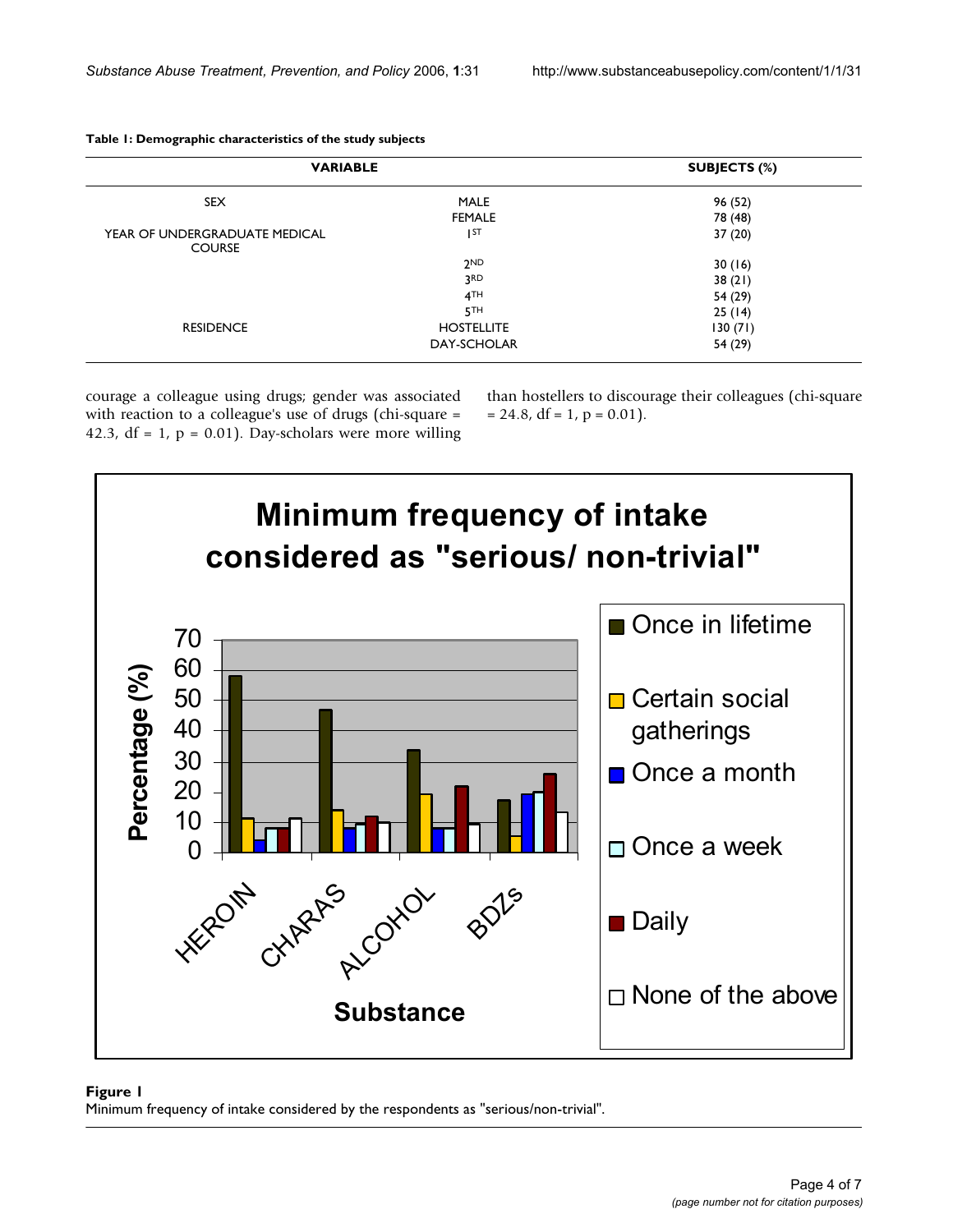| <b>PREDISPOSING FACTOR</b>                | <b>FREQUENCY (%)</b> |
|-------------------------------------------|----------------------|
| FRIENDS USING DRUGS                       | 166(90)              |
| <b>TOBACCO SMOKING</b>                    | 139 (76)             |
| <b>FAMILY USING DRUGS</b>                 | 136(74)              |
| <b>CERTAIN SOCIAL GATHERINGS</b>          | 128(70)              |
| LIVING AWAY FROM HOME                     | 114(62)              |
| <b>MALE GENDER</b>                        | 98 (53)              |
| LOW SELF-ESTEEM                           | 93(51)               |
| <b>INADEQUATE RECREATIONAL FACILITIES</b> | 91(50)               |

**Table 2: Factors perceived by respondents as predisposing to drug usage among students**

Respondents were asked to identify adverse outcomes associated with intake of the afore-mentioned drugs. Addiction (92%), threat to own or others' lives (80%), socially inappropriate behavior (72%) and diminished academic performance (67%) were the leading problems recognized. When asked to identify adverse outcomes specifically associated with alcoholism, 95% cited chronic liver disease. This was followed by depression (65%), neurological illness (60%) and reduced life expectancy (58%). Those who identified at least three adverse outcomes were more likely to consider a less than daily use of alcohol as serious/not-trivial (chi-square =  $3.9$ , df =  $1$ , p = 0.05).

Lastly, respondents were asked to make suggestions on how to reduce the problem of drug use on campuses. The most common responses were availability of student counseling facilities (78%), more recreational facilities on campus (60%), more frequent hostel checking by the security staff (51%) and drug rehabilitation programs (48%).

#### **Discussion**

In our study, different levels of acceptability were observed for different substances (figure 1). Respondents were more likely to be comfortable with an occasional intake of alcohol as compared to charas or heroin. BDZs had an even higher acceptance among the participants. We feel that the low threshold for use of BDZs reflects its widespread acceptability as a relatively benign sleeping pill, which is supported by the observation that "to get to sleep" was the most commonly cited justifiable reason to take drugs. The relative acceptability of alcohol over charas or heroin is evidently due to a lack of knowledge about its harmful effects, since respondents who identified at least three adverse outcomes were more likely to consider a less than daily use of alcohol as serious. In the same vein, "harmful effects of drugs" was a commonly cited reason for certain students not taking up drugs.

Many of the common factors predisposing to drug misuse perceived by our subjects have already been established through Western studies on college students. These include peer involvement, living away from home, poor self-esteem and male gender  $[1,2,5,7]$ . According to a study conducted among Thai adolescents, male gender was a risk factor for every untoward drug-related behavior. Poor self-esteem was also a risk factor, while socio-environmental factors included being in a gang and loneliness [8].

The most common reasons for students misusing drugs identified by our subjects were peer pressure (96%), academic stress (90%), curiosity/for experimentation (89%) and "to get high" (88%). According to a study carried out on a Norwegian population, curiosity and peer pressure were the main reasons for starting drugs. Family conflicts, school and mental problems were each reported by about 40% of the subjects [7]. Of note, not only was academic stress the second most commonly cited reason among our respondents, it was also the second most common reason deemed to justify drug intake.

Tobacco smoking was identified as a predisposing factor by 76% of our respondents. According to a study carried out in the United States, those who had smoked cigarettes were more likely to consume cocaine (OR = 7.5), heroin  $(OR = 16.0)$ , crack  $(OR = 13.9)$  and marijuana  $(OR = 7.3)$ . These associations were consistent across age-strata and remained after adjusting for race and gender [9]. This and other studies suggest that cigarette smoking may be a gateway drug to illegal drugs as well as to alcohol, although that is not conclusively proven yet [10,11].

According to seventy-seven percent of our respondents, living in the campus' male hostel predisposed one to misusing drugs. According to a study carried out in neighboring India, too, more hostellers were found to be drug consumers than non-hostellers [4]. When our respondents were asked to state the reasons, they cited greater peer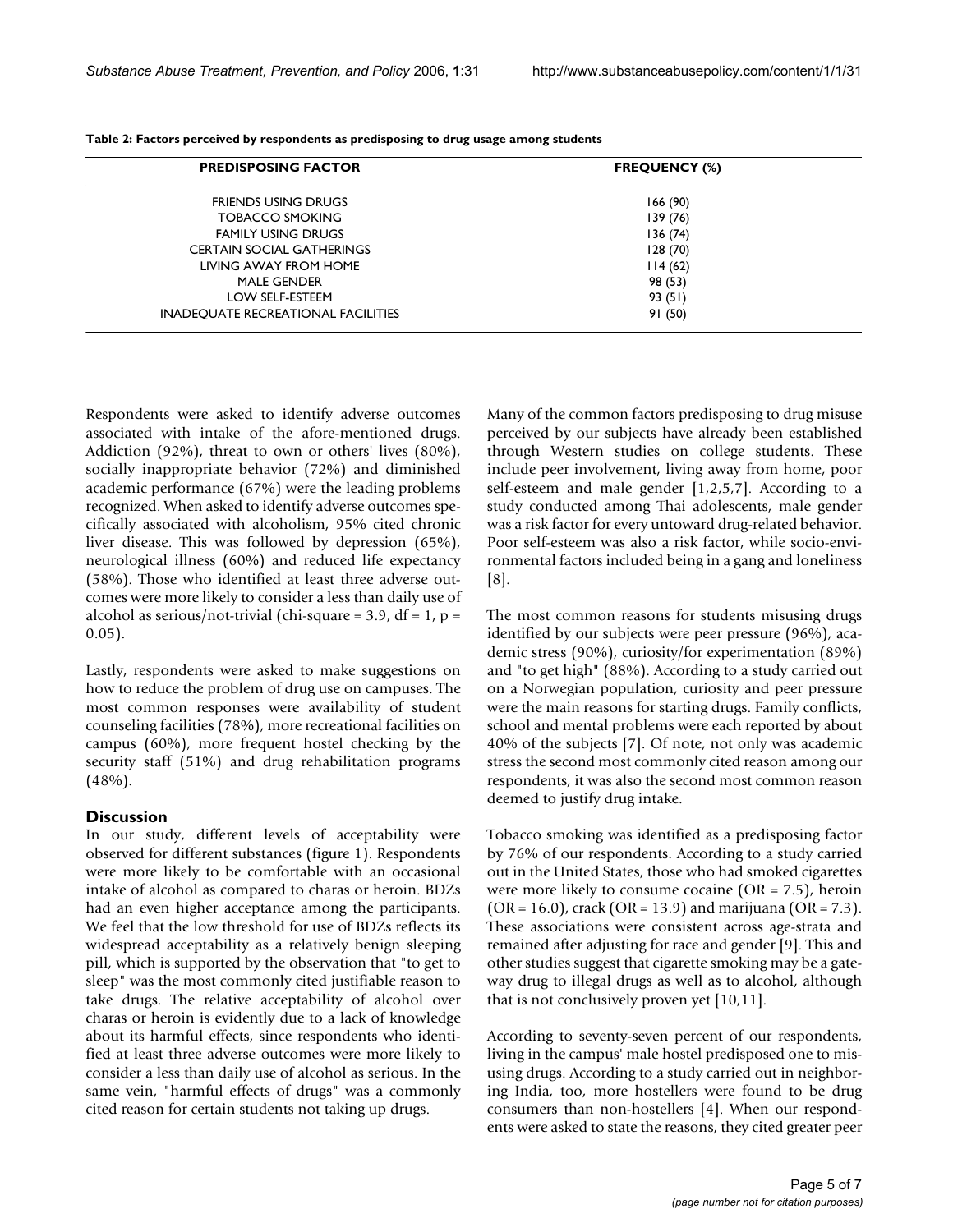pressure (65%), easier access to drugs (59%), lack of parental influence (58%) and greater exposure to stresses (44%), among others. Notably, half of all respondents cited "inadequate recreational facilities" as a predisposing factor to drug misuse (Table 2); it is possible that this factor may have played an important role in the hostellers' inclination toward drugs. Students need to be shown that there are better, safer ways to enjoyment than resorting to drugs.

In conformity with our subjects' views, religiosity has been seen to be associated with lower frequencies and quantities of alcohol intake [4]. It is also conceivable that a greater knowledge of harmful effects of drugs would lead to decreased consumption of the same, since our subjects were clearly deficient in such knowledge. Moreover, over half of all respondents cited "harmful effects of drugs" as a reason why certain students do not take up drugs.

As already mentioned, a commonly identified predisposing factor was living in the campus male hostel. Steps undertaken by Western institutions to curb drug consumption in hostels include cutting access to drugs, greater checking and swifter punishments [12]. However, our study suggests that students possess a mature sense of censorship that is responsive to moral and medical reasoning: 78% cited "moral unacceptability" as a reason for students not taking up drugs and 76% cited "religion". Fifty-seven percent cited "harmful effects of drugs" as a deterrent while only 38% cited "fear of being caught" as a reason for abstinence. This suggests that our students are more willing to pay attention to moral, religious and medical reasoning than to increased policing. Besides, cutting students' access to drugs would be much easier said than done.

Academic stress was identified as a very important factor in drug misuse. This illustrates the pressure felt by the students to excel in their studies, which could result from overly competitive environments or from very high expectations placed by teachers, family and/or friends. A conscious effort needs to be made in alleviating this pressure as much as possible without unduly decreasing the need felt by the students to study.

A major limitation of our study was that it was carried out on students from a single medical college. Moreover, we chose a private medical college, which has a higher tuition fee as compared to public medical colleges across the country. Therefore, students of this college are likely to belong to more affluent and more educated families on average than students of a typical public medical college in Pakistan, thereby introducing a selection bias.

#### **Conclusion**

We conclude that undergraduate medical students are inadequately aware of the effects and side effects of common drugs of abuse. The relative acceptance of BDZs is a point of particular concern. Much needs to be done in order to increase awareness and change attitudes towards this hazard.

Our findings suggest that educating students about the dangers of drug intake as well as its moral and religious implications is likely to be more beneficial than increased policing. Integration of addiction medicine into the undergraduate medical curriculum might be of value for the professional development of the aspiring doctors. In this regard, guidance can be sought from Western recommendations such as the one made by 2004's Leadership Conference on Medical Education in Substance Abuse [13]. Efforts need to be made to make students understand that experimental use of drugs may lead to abuse and dependence later on. Importantly, efforts need to be begun at around high-school level, since that is a common age for developing such habits [14].

Students also need to be shown healthier coping alternatives and avenues for recreation.

For those who have trouble quitting drugs, a counseling and support system needs to be made readily available. Such a system should be independent in the sense that the counselors should not be academic evaluators of these students. Students need to be assured that they will be helped rather than victimized for admitting their problems. An assurance such as that along with easy accessibility and absolute confidentiality are required in order to win the trust of needy students.

#### **Declaration of competing interests**

The author(s) declare that they have no competing interests.

#### **Authors' contributions**

MS participated in designing the study, data gathering and literature search. He also carried out statistical analysis and drafted the manuscript. ZS and AS each participated in study designing, data gathering, literature search and manuscript writing. MTS conceived of the study and participated in its designing as well as in data gathering. KSS participated in study designing and data gathering and helped draft the manuscript. FFS participated in study designing, data gathering and literature search. RS was involved in study designing and data gathering. HN participated in study designing and coordination and helped draft the manuscript. All authors read and approved the final manuscript.